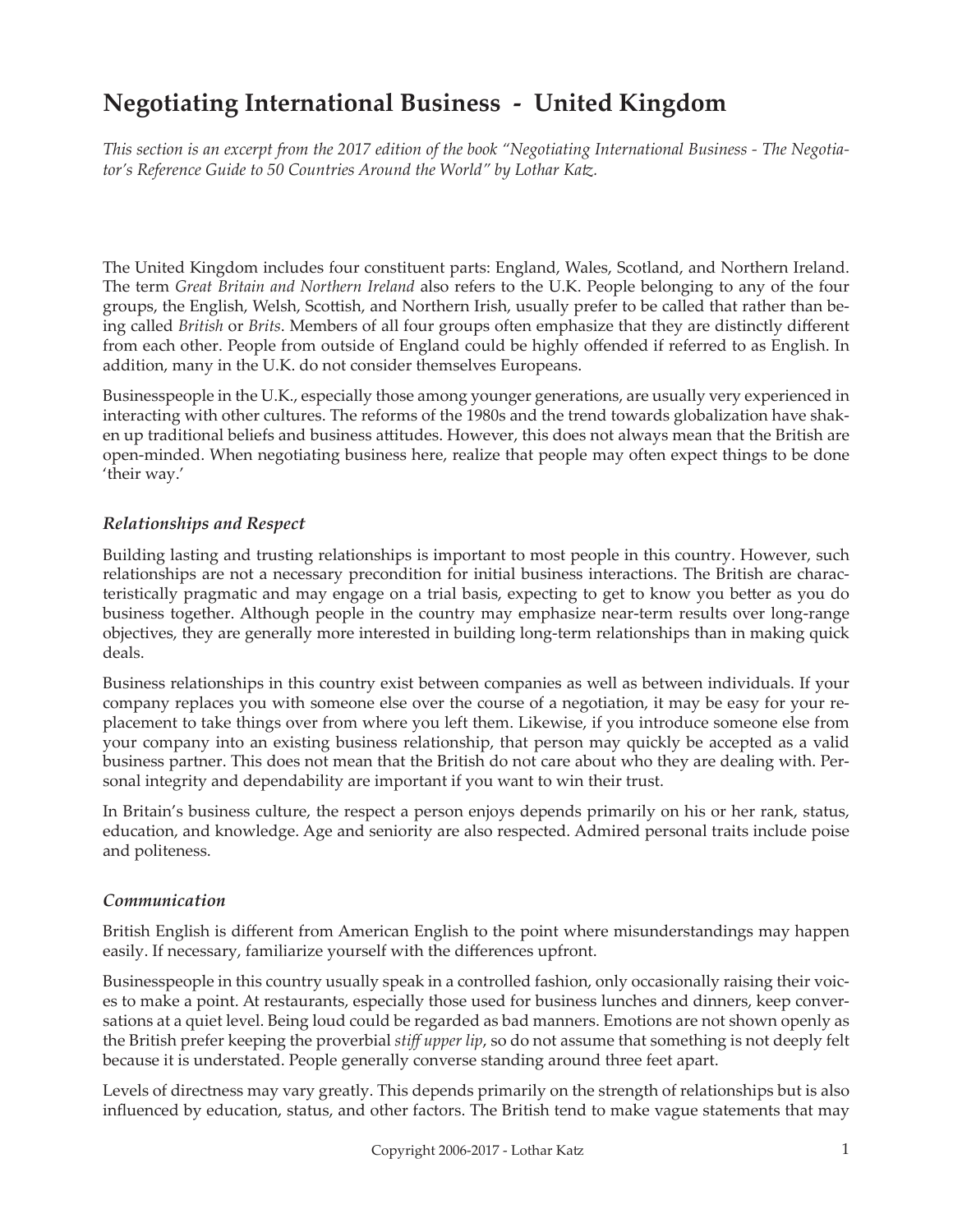be hard to read. Rather than responding to a direct question, they may instead tell a story, the meaning of which is left to your interpretation. While you may occasionally get a direct 'no,' evasive responses like 'I'll get back to you' could indicate a lack of interest in what you have to offer. The British are masters of understatement and often use subtle irony. It is important to listen carefully both to the tone of voice and the message that is being conveyed. In addition, pay attention to what is *not* being said. Once they have decided that they want to do business with you, the British can become much more direct, even blunt, and may openly speak their minds as long as there is no risk of direct confrontation. Silence is often a way to communicate a negative message.

Gestures are usually subtle in the U.K. It is advisable to restrict your body language. Facial expressions can be very hard to read, making it difficult figure out what your counterparts may be thinking. Physical contact is rare and best avoided. It will not be taken as a friendly gesture if you touch other people. Do not use your fingers to point at others. Instead, point with your head. Eye contact should be somewhat infrequent. While looking the other in the eye may convey sincerity, do not stare at people.

## *Initial Contacts and Meetings*

Having a local contact who can make introductions can be a significant advantage but is not a necessary precondition to doing business. A letter of introduction from a reference in the country may also help.

It is often better to conduct negotiations in the U.K. with a team of negotiators rather than to rely on a single individual. This signals importance, facilitates stronger relationship building, and may speed up the overall process. The British side will take it as a sign that you are seriously interested in doing business with them. However, sending a team that seems too large for the task at hand will likely raise suspicions. Select older and more senior executives to represent your company. Traditional British managers may be distrustful of younger businesspeople, even if they have excellent credentials.

If possible, schedule meetings at least one to two weeks in advance. Punctuality is generally expected. Avoid being more than 5 to 10 minutes late, and call ahead if you will be.

Names are usually given in the order of first name, family name. Use *Mr./Mrs./Miss* plus the family name. If a person has an academic title, such as *Doctor* or *Professor*, use it instead, followed by the family name. Before calling people from Britain by their first names, wait until they offer it. Introductions are accompanied by handshakes. The standard greetings are 'pleased to meet you' or 'how do you do?' The latter is rhetorical and it is best to respond with the same phrase.

The exchange of business cards is not an essential step, but it is best to bring a sufficient supply. They may sometimes be exchanged at the end rather than the beginning of the meeting. Show doctorate degrees on your card and make sure that it clearly states your professional title, especially if you have the seniority to make decisions. Offer your card to everyone present. You may not always get one in return. When presenting your card, smile and keep eye contact, then take a few moments to look at the card you received. Next, place it on the table in front of you.

Meetings usually start with some polite small talk, which can be brief. People appreciate a sense of humor. British humor can be ironic or even sarcastic. They may use it to register disagreement or to ridicule an adversary. It is crucial not to take this style personally, even if some of it may feel like you are being attacked. Be careful when attempting to show your own humorous side since the British may view it as improper if you try to imitate their style. One's private life is not a subject for discussion around meetings. The overall meeting atmosphere is usually quite formal. However, meetings may appear unstructured and badly run, which often reflects the tradition of giving everyone opportunities to speak up. It is best to remain polite and cordial, listening more than speaking. While one purpose of the initial meeting is to get to know each other, its primary focus will be on business topics. A first meeting will rarely lead to a straight decision.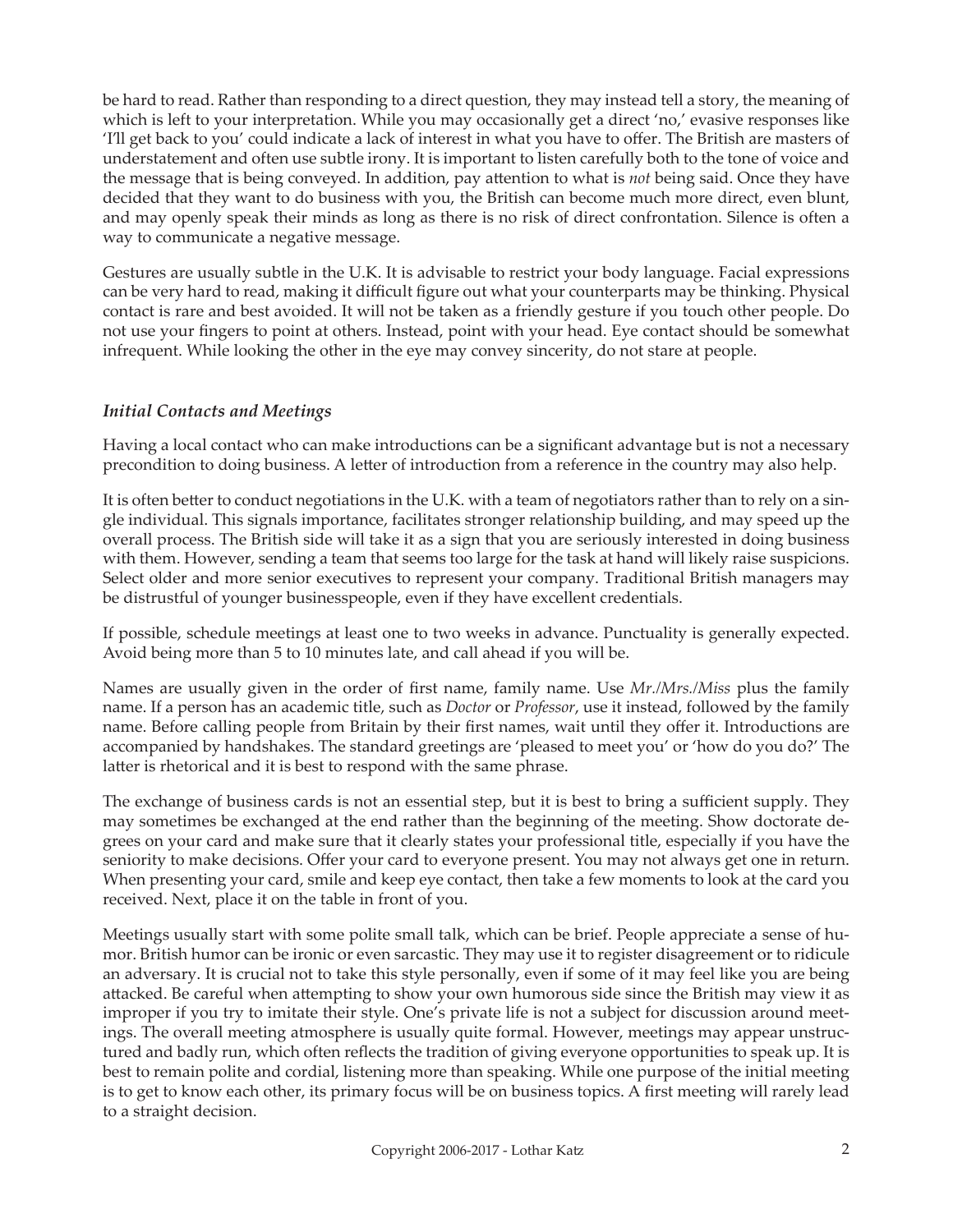The highest-ranking person in a British group may be difficult to pick out. It could be the one who says the least.

Presentation materials should be attractive, with good and clear visuals. Prepare thoroughly and make sure your key messages come across clearly. Keep them straightforward, though; a presentation full of excitement and hype will make your British audience suspicious and may become an object of ridicule. Throughout your presentation, remain guarded and professional even when things appear to become more informal. Be prepared to leave copies of the material you presented as well as other collateral for further study.

## *Negotiation*

**Attitudes and Styles –**To the British, negotiating is usually a joint problem-solving process. While the buyer is in a superior position, both sides in a business deal own the responsibility to reach agreement. They may focus mostly on the near-term benefits of the business deal. The primary negotiation style is cooperative and people may be open to compromising if viewed helpful in order to move the negotiation forward. Since the British believe in the concept of win-win, they expect you to reciprocate their respect and trust. It is strongly advisable to avoid open confrontation and to remain calm, somewhat formal, patient, and persistent.

Should a dispute arise at any stage of a negotiation, you may be able to reach resolution through giveand-take compromising and appeals to your counterparts' fairness.

**Sharing of Information –** British negotiators could spend considerable time gathering information and discussing details before the bargaining stage of a negotiation begins. They usually share at least some information as a way of building trust, and rarely take it negatively if you ask about sensitive details, even if they may not want to answer. It would be a mistake to give your British counterparts any misleading information or to use surprise tactics since they may view that as inappropriate or unfair. Their willingness to make concessions may otherwise deteriorate considerably.

**Pace of Negotiation –** How long your negotiation in the U.K. may take can be hard to predict. Traditional British companies may still be very slow, spending considerable time gathering information, bargaining, and making decisions. With them, attempts to accelerate the process may be counterproductive, so allow plenty of time. On the other hand, younger or revitalized enterprises may be interested in finishing the negotiation in a short time span, moving at sometimes-surprising speeds.

The British generally prefer a monochronic work style. They are used to pursuing actions and goals systematically, and they dislike interruptions or digressions. When negotiating, they often work their way down a list of objectives in sequential order, bargaining for each item separately, and may be unwilling to revisit aspects that have already been agreed upon. They might have little tolerance for more polychronic counterparts challenging this approach, which they view as systematic and effective. This rigid style can be difficult to tolerate for negotiators from highly polychronic cultures, such as most Asians, Arabs, some Southern Europeans, or most Latin Americans, who could view it as closed-minded and overly restrictive. In any case, do not show irritation or anger when encountering this behavior. Instead, be willing to bargain over some items individually. Otherwise, clearly indicate that your agreement is conditional and contingent on other items. Reopening the discussion over items that had already been agreed upon will make you seem untrustworthy.

Do not make efforts to stall the negotiation to win the time needed to evaluate alternatives or to create time pressure down the road in order to obtain concessions. Worst case, your counterparts may lose interest in the deal if you do.

**Bargaining –** Most of the British are comfortable with bargaining but dislike haggling. While they can be tough negotiators, they are usually not out to defeat the other side and will strive to play a 'fair game.'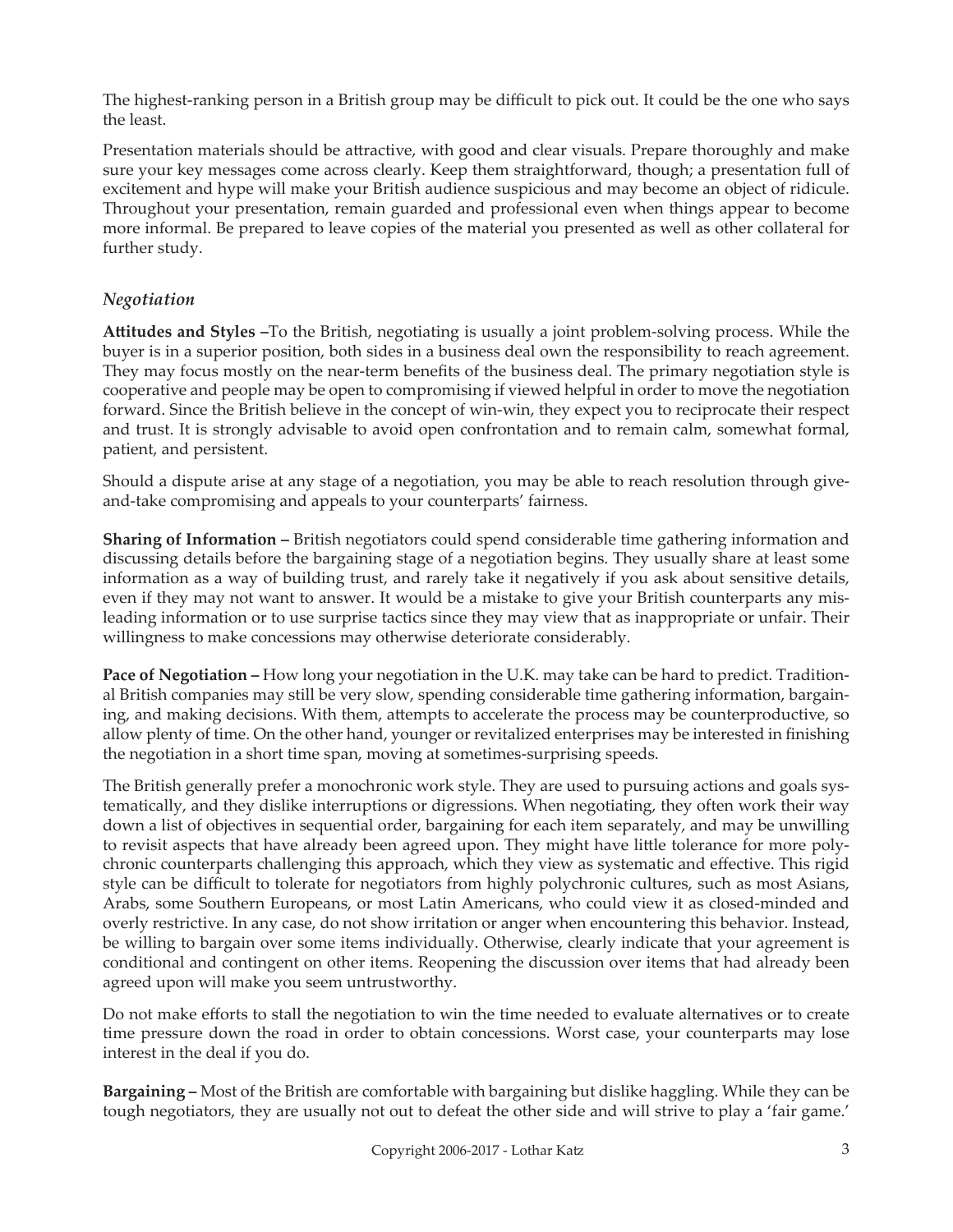Prices may move by about 20 to 30 percent between initial offer and final agreement. The concept of fairness is very important, so while it is not difficult to obtain small concessions, your counterparts expect reciprocity and may take it very negatively if the bargaining exchange is too one-sided. The British are quite analytical and usually receptive to 'outside' ideas, so most aspects of the deal will be open to discussion. Focus your arguments on concrete facts and information. Exaggerated claims or bragging will not help your position.

Most people in this country prefer to negotiate in a fairly straightforward and honest style. They use deceptive negotiation techniques only occasionally. This includes tactics such as telling lies and sending fake non-verbal messages, pretending to be disinterested in the whole deal or in single concessions, misrepresenting an item's value, or making false demands and concessions. Do not lie at or otherwise grossly mislead your counterparts, as doing so could damage, even destroy, business relationships. Carefully orchestrated, 'good cop, bad cop' can be an effective tactic to use in your own negotiation approach. Businesspeople may claim limited authority,' stating that they have to ask for their manager's approval. This could be a tactic or the truth.

Negotiators in the country use pressure techniques only as long as these can be applied in a non-confrontational fashion. They may open with their best offer, show some intransigence, or make a final offer, but often remain willing to make small compromises. Repeatedly making final offers may trigger ridicule and harsh comments. Silence could simply be a part of the conversation, although it may also signal rejection of a proposal. Be very careful when using pressure tactics such as applying time pressure, making expiring offers, or nibbling. Your counterparts likely consider these inappropriate. While the negotiation will not necessarily be over because of this, the British side may become very reserved and cautious.

Avoid all aggressive tactics when negotiating with the British. They will not shy away from open confrontation if challenged, but this is almost guaranteed to deteriorate rather than strengthen your bargaining position. Signs of anger, threats, or warnings usually indicate that the negotiation is not going well. They are rarely used as a tactic. Opening with an extreme offer may be viewed as ungentlemanly or even childish. It should therefore be avoided.

Emotional negotiation techniques, such as attitudinal bargaining, sending dual messages, attempting to make you feel guilty, or grimacing, may occasionally be employed but are generally rare. It is best to remain calm. Appeals to personal relationships are rare. British businesspeople may employ defensive tactics such as changing the subject, blocking, asking probing or direct questions, making promises, or keeping an inflexible position.

Opening with written offers and Introducing written terms and conditions can be effective tactics that could help shorten the bargaining process, which some of your British counterparts may find desirable.

Corruption and bribery are very rare in the United Kingdom. It is strongly advisable to stay away from giving gifts of significant value or making offers that could be read as bribery.

**Decision Making –** Levels of hierarchy in British companies may vary considerably. Older and more traditional ones are often quite hierarchical, while those working in fast-paced industries often show flat hierarchies and delegate authority to lower ranks. The decision maker is usually an individual who will consult with others and carefully consider their inputs. However, decisions made at lower levels may require top management approval, which can be time-consuming. It is often important to win the support of top managers as well as influencers in subordinate roles. Once a decision has been made, it may be very difficult to change.

When making decisions, businesspeople may apply universal principles rather than considering the specific situation. The British tend to follow established rules and practices. Empirical evidence and other objective facts weigh much more strongly than personal feelings and experiences do. Depending on their company's culture and style, British businesspeople may be low or moderate risk takers.